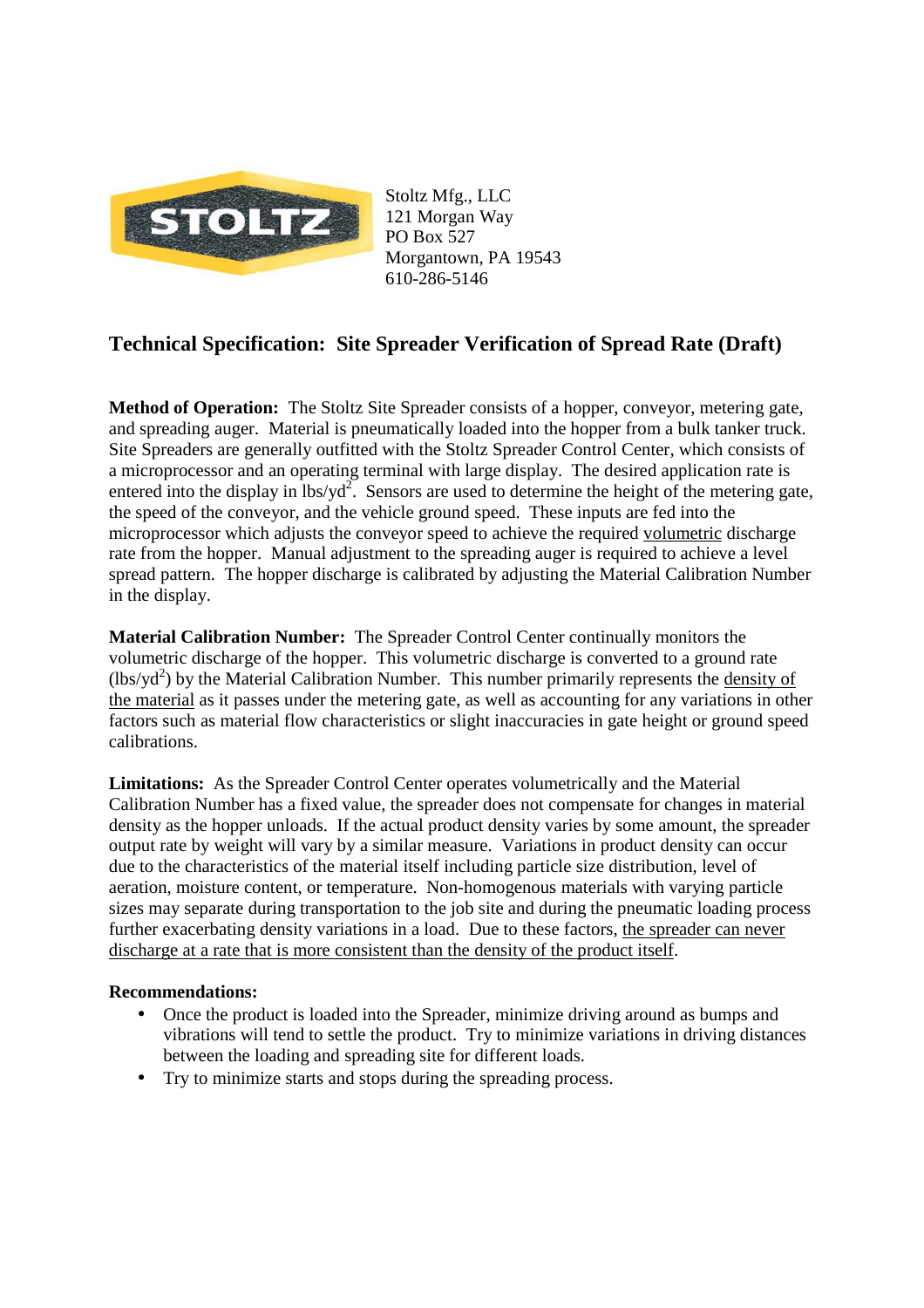**Verification of Spread Rates:** The most accurate method of calibrating the spreader is based on the average weight of product on the ground. As mentioned previously, product density can vary within a single load of product. Spread pattern consistency can vary based on spreading auger adjustments, as well as the flow characteristics of the product. Calculating the spread rate based on the weight of product in a full load and the total area covered by the load is unaffected by these local variations in density or spread pattern. Checking small samples covering a square yard is a useful starting point, but ultimately that sample represents only the sample area. Calculating an average rate on the ground based on the weight of the entire load and the total area covered is effectively using the entire load as a sample and therefore eliminates the effects of local variations on calibration accuracy.

Compare the weigh ticket from the bulk tanker driver with the area that the material is spread over:

- 1. Mark out an area that the load should cover
- 2. Spread the load over the marked out area

Spread Rate (lb/sq. yd) = Load Weight (lbs, from tanker driver) Area Covered (sq. yards)

**Tips for Consistent Spreading:** Once the level of material in the hopper falls below the bottom of the gate, the output rate falls and the spreader is no longer discharging a fixed volume of material. This decrease in output rate manifests itself on the ground as a thinning of the product that occurs at the end of spreading every load. This can be dealt with in two ways:

1. Stop the spreader at the end of the marked out distance. The last part of the spread will appear thinner than the rest of the spread run, and some material will remain in the truck. Re-spread the thinned area in reverse. Doing this will overlap the thinned area such that the heaviest remaining application rate will overlap with the lightest initial application rate at the end of the spread run.



2. Retain a small volume of product in the hopper at the end of each load, such that the level never falls below the threshold of the metering gate. In this case, the operator stops spreading the first load before the product level drops below the metering gate, and fills the second load atop the remaining product from the first load (if the volume of the spreader allows this). This ensures that a constant volume of product is always flowing through the metering gate and helps maintain a constant discharge rate by decreasing variability in the amount of product on the ground. Of course, it is important to fully empty the hopper at the end of the day to minimize the possibility of the load setting due to condensation.